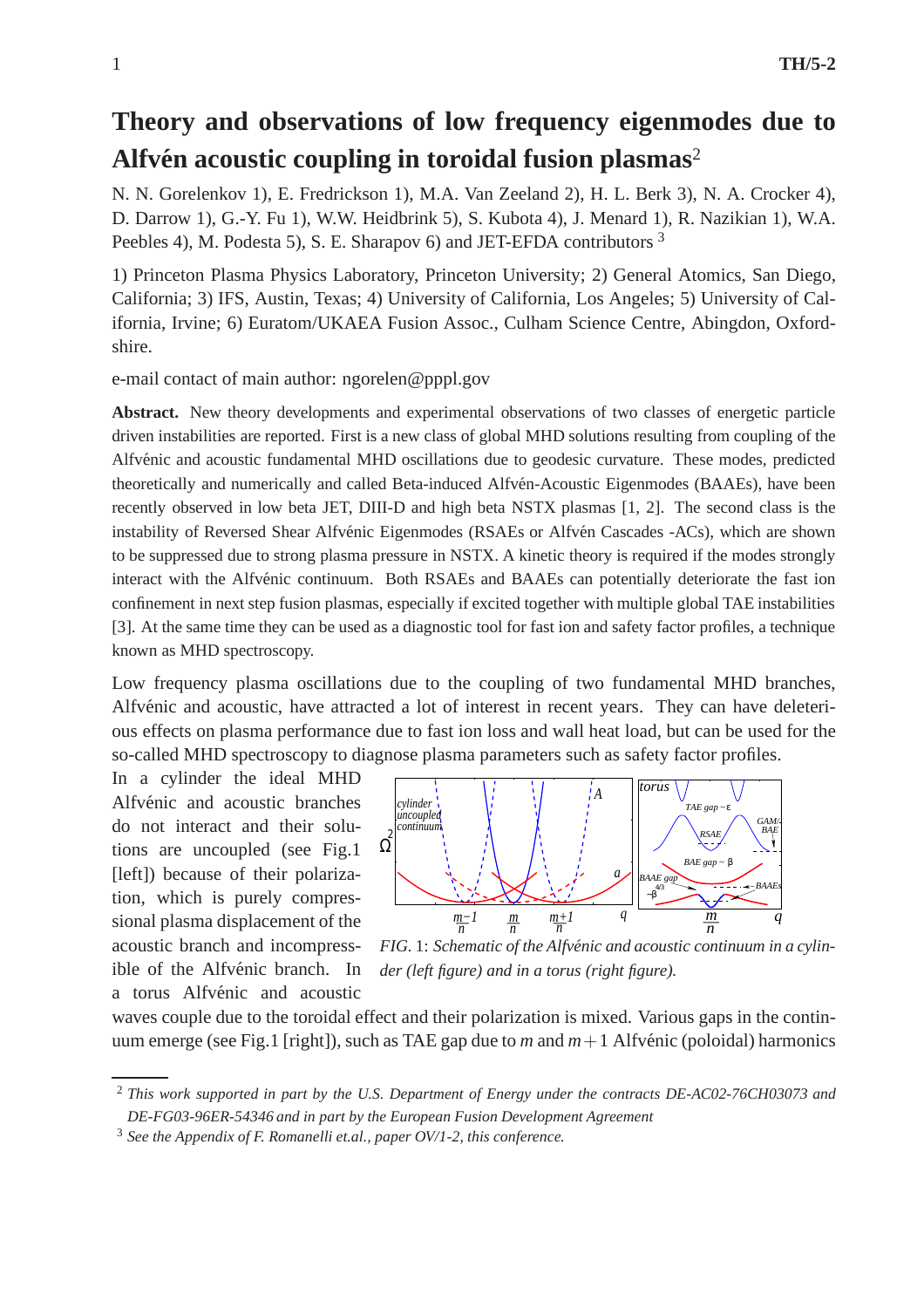coupling, beta-induced Alfvénic gap (BAE) due to the GAM induced up shift of the Alfvénic continuum, and beta-induced Alfvén - acoustic (BAAE) gap due to *m* Alfvénic and  $m \pm 1$  acoustic branches coupling, which was studied in detail recently [1, 2]. BAE and BAAE gaps are due to the geodesic curvature and finite plasma pressure. In each gap corresponding global eigenmode were found. In addition, global modes are found near the extrema points of the continuum, such as formed at the *qmin* location in the plasma with the reversed shear. Beta effects on two solutions shown in Fig.1, RSAE and BAAE are the subject of this work.

**Plasma pressure effect on RSAEs** is studied first by analyzing and modeling the experimental data from NSTX. RSAEs have been observed on many tokamak devices [4–7]. Most often RSAEs are observed with the frequency sweeping up as minimum  $q(r)$  value,  $q_{min}$ , decreases. The RSAE frequency changes from a minimum stationary value to the TAE gap frequency [4]. Theoretically and numerically, it was found that sweeping up RSAEs exist in ideal MHD [8, 9]. RSAE instabilities with the frequency sweeping down are also observed prior to reaching the minimum. RSAE frequency is known to be determined by the four following terms

$$
\omega_{RSAE}^2 = k_0^2 R_0^2 v_A^2 + \omega_{GAM}^2 + \Delta_{MHD}^2 + \Delta_h^2,\tag{1}
$$

where  $k_j = (m + j - nq)/q$  is parallel wavevector [10], *n* is toroidal mode number,  $\omega_{GAM} =$  $\omega_A \sqrt{\gamma \beta_{pl}}$  is GAM (or BAE) frequency [11–13],  $\Delta_{MHD}$  is a shift due to toroidicity and beta gradient (typically dominant) [14–16], and  $\Delta_h$  is the hot ion contribution [10]. The plasma pressure influences the eigenfrequency via finite pressure, <sup>ω</sup>*GAM*, and its gradient, ∆*MHD*. Depending on plasma parameters the RSAE frequency pressure gradient contribution changes according to [17]

$$
\frac{\Delta_{MHD}}{\omega_{A}} = -\frac{\pi^{2}}{2^{3}} \frac{r_{0}^{2}}{mqw^{2}} + \sqrt{\frac{\pi^{4}}{2^{6}} \frac{r_{0}^{4}}{m^{2}q^{2}w^{4}} + \frac{\alpha \varepsilon}{q^{2}} \left(1 - \frac{1}{q^{2}}\right)} \le \sqrt{-r\beta_{pl}'(1 - q^{-2})} = \frac{\omega_{GAM}}{\omega_{A}} \sqrt{-\frac{r\partial\beta}{\gamma\beta\partial r}(1 - q^{-2})},\tag{2}
$$

which is in agreement with numerical NOVA simulations for low beta, high aspect ratio plasma.



*instabilities in NSTX with*  $\beta_{pl} = 6\%$  *at t* = 0.27*s, R* = 1.25*m. Color coding is black for*  $n = 1$ *, red for n* = 2*, and green for n* = 3*.* 

In Eq.(2) the *q*-profile "width" is  $w^2 = 2q / q''|_{q=q_{min}}$ . **The study of RSAEs in NSTX** was focused on the plasma pressure effects, which stabilize RSAE frequency sweep [6] via the GAM frequency up shift. The typical NSTX magnetic signal spectrum is shown in Fig. 2. The spectrum was taken at the initial phase of the shot when the plasma beta was building up, but was still relatively low for NSTX. Other plasma parameters are  $n_{e0} = 10^{19}$  cm<sup>-3</sup>,  $B = 4.5$  kG and plasma current of 0.8*MA*. Conditions favorable for RSAE excitation were created with inverse *q*−profile and strong NBI heating with 2*MW* of 90*keV* beams. Instability of RSAEs has large upward frequency sweeps characteristic for observations in conventional tokamaks [5]. However, at higher plasma beta the RSAE frequency

sweep is much reduced as can be seen from Fig. 3 (a). Corrected for the Doppler shift, instability frequency points (Fig. 3[b]) show familiar up and down sweeps, which are bounded by the TAE frequency from above and by  $\sqrt{\omega_{GAM}^2 + \Delta_{MHD}^2} \sim \beta_{pl}$  from below. For comparison, the GAM frequency is also shown as a black line in Fig.3(b). Near *t* = 0.25*sec* we find that qualitatively ∆*MHD*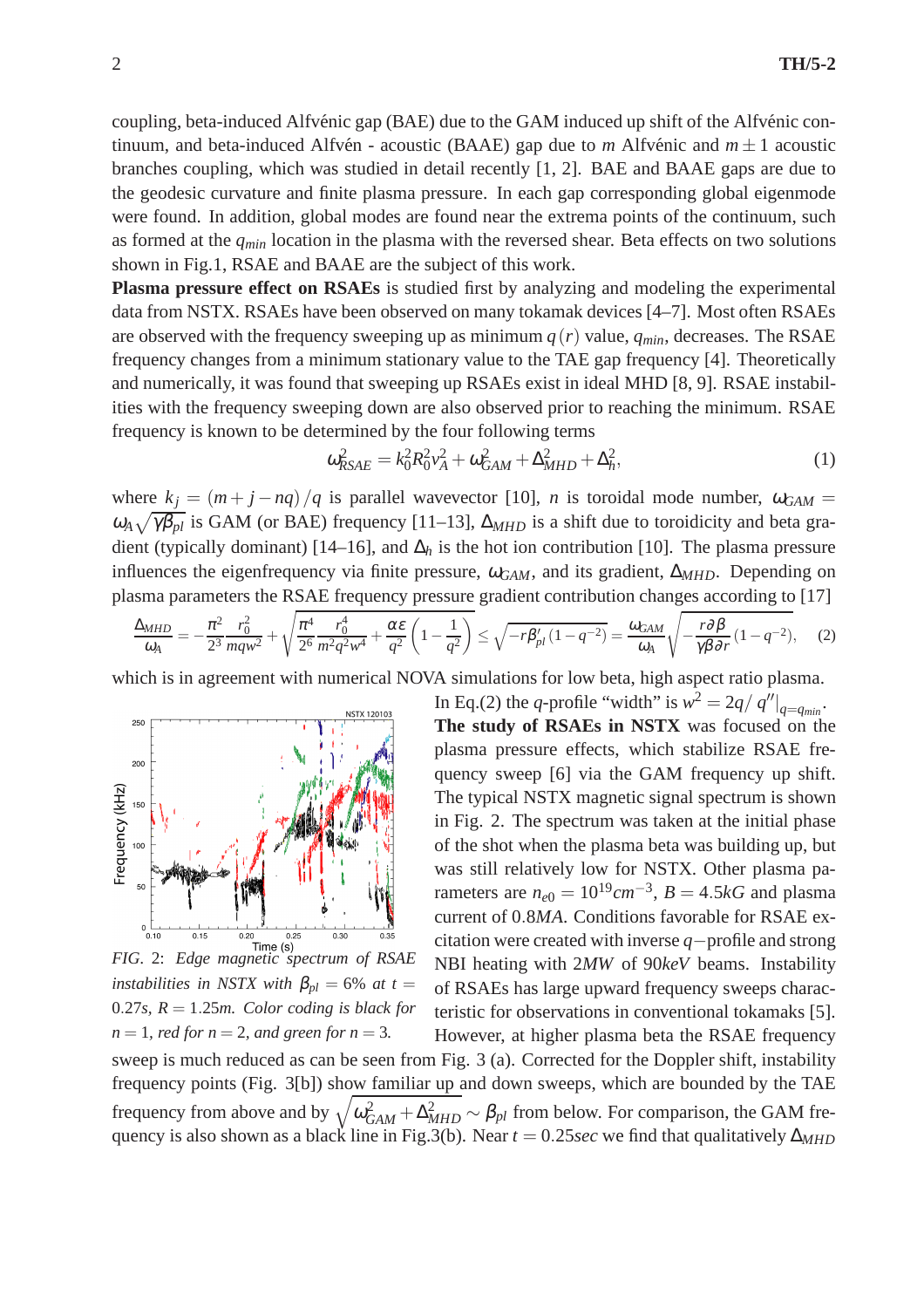is smallest for the lowest *n* value in agreement with predictions of Ref.[17], reaching maximum, Eq.(2), for higher *n* modes. At a later time,  $t = 0.35$ *sec*,  $q_{min}$  is close to unity as shown in Ref.[6], so that ∆*MHD* vanishes (see Eq.[2]) and RSAE minimum frequencies approach *fGAM* as in Fig.3(b). A further increase in plasma beta typically suppresses RSAE sweep.



*FIG.* 3: *Figure (a) is the same as Fig.* 2, except that  $\beta_{pl} = 11\%$ *. Figure (b) shows the same frequency points, but accounted for the Doppler rotation at qmin surface. Figure (c) presents the NOVA continuum for a different central plasma pressure as a function of the plasma radius.*

RSAEs may induce significant beam ion losses in NSTX, especially when their instability is excited at the same time as TAE and form the "avalanches" [18].

Since theoretical expressions for RSAE eigenfrequency can give only approximate value in realistic plasma conditions we performed ideal MHD simulations using the NOVA code [19]. In these simulations acoustic mode coupling was included by neglecting acoustic continuum resonances in the ideal MHD model [12]. The main effect of acoustic mode coupling on shear Alfvén eigenmodes (SAEs) is retained resulting in a wider BAE gap (indicated in Fig.3[c]) and the up shift of each poloidal harmonic continuum frequency proportional to  $\omega_{GAM}$ . Such a scheme simplifies the numerical procedure to search for the eigenmodes by filtering out dense acoustic interactions. Fig. 3 (c) shows the results of such modeling. The Alfvén continuum at the  $q_{min}$  location (RSAE localization region) up shift by the GAM frequency is proportional to the plasma beta as expected.

Thus the *qmin* change can only modify the narrow continuum between BAE and TAE gaps and should not result in an appreciable RSAE frequency sweep at high  $\beta_{pl}$ , i.e., the sweep is suppressed. Criteria for sweep suppression is when the GAM frequency becomes comparable to the TAE frequency [6]  $\beta > (T_e + T_i)/4q^2 (7T_i/4 + T_e).$ 

Further modeling of RSAE structure and frequency suggested that <sup>ω</sup>*GAM* and ∆*MHD* are on the same order in NSTX. This means that RSAEs excited at a  $q_{min} = m/n$  interacts with TAE couplets  $m = m'$  and  $m' + 1$  at other radii  $r_{m',n}$  where  $q(r_{m',n}) = (m' + 1/2)/n$ . The computed eigenmodes are formed by the coupling of TAEs and RSAE in NSTX because of strong coupling of corresponding poloidal harmonics of these modes. Notably the global structure of RSAE/TAE coupling in ST devices can be potentially dangerous for fast ion confinement. Thus the RSAE sweep suppression is a very important phenomena because it provides a mechanism to reduce fast ion - wave resonance island transport in phase space and potentially reduce radial transport of fast ions.

**The BAAE theory** was recently developed to predict and describe observations of new global eigenmodes in toroidal plasma experiments, such as presented here on JET, DIIID and NSTX devices. These modes appear near the continuum extrema points in the Alfvén-acoustic continuum gaps, which are formed by the interaction of Alfvén and acoustic branches mediated by finite pressure, plasma compressibility and geodesic curvature [20] (see illustration on Fig. 1 [b]). We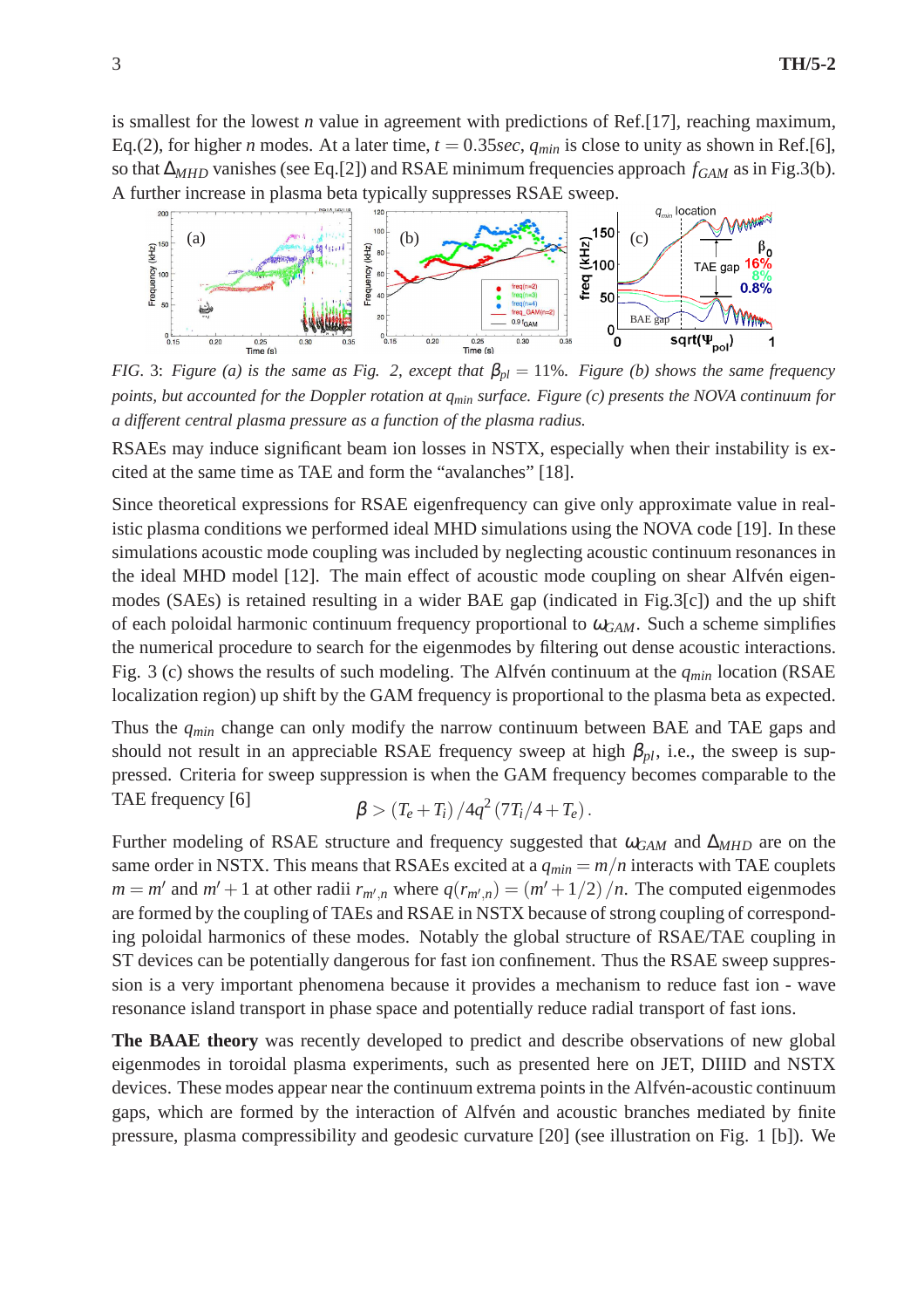have found numerically that global BAAEs may occur adjacent to these extrema points in both relatively low and high beta plasmas. The question posed in initial studies [2] is whether kinetic theory can explain the frequency difference between ideal MHD and observations. The latter shows consistently lower values for the global BAAEs in the gap.

Qualitatively in ideal MHD and low beta, high aspect ratio plasmas the BAAE gap is limited from above by a frequency which appears when the  $m \pm 1$  acoustic sideband frequencies match  $\Omega_{a+} = \Omega_{a-}$ , and is given by [1, 20]

$$
\Omega^2 = \Omega_+^2 = 1/q^2,\tag{3}
$$

where frequencies are normalized  $\Omega^2 \equiv (\omega R_0/v_A)^2/\delta$ ,  $\delta \equiv \gamma \beta/2 \ll 1$ ,  $\Omega_{a\pm} = k_{\pm 1}$ , and  $\gamma$  is the specific heat ratio. Near the rational magnetic surface another root, the modified Alfvén branch, "shielded" by the acoustic sidebands was found

$$
\Omega^2 = k_0^2 / \delta \left( 1 + 2q^2 \right). \tag{4}
$$

Theory predicted that if  $q_{min}$  decreases at that location the modified Alfvén branch frequency sweeps up until it reaches the acoustic frequency, which approximately constitutes the lower BAAE gap  $\Omega_{-}^2 = k_{-1}^2 = k_0^2/\delta \left(1 + 2q^2\right)$  (see Fig.1(b)). Corresponding global solutions were found numerically. At  $k_0^2 > \delta$  the acoustic  $\pm 1$  sideband solutions exist.

Straightforward application of the ballooning formalism to the frequencies of interest based on the quasi-neutrality condition and Amper's law result in the general dispersion relation applicable for the Alfvén-acoustic continuum

$$
2 - \sum_{\pm 1} k_{\pm 1}^{-2} \left\{ \frac{\left[\xi_{\pm 1i} + \left(\frac{1}{2} + \xi_{\pm 1i}^2\right) Z_{\pm 1}\right]^2}{\tau^{-1} + 1 + \xi_{\pm 1i} Z_{\pm 1}} - \left[\frac{3}{2} + \xi_{\pm 1i}^2 + \left(\frac{1}{2} + \xi_{\pm 1i}^2 + \xi_{\pm 1i}^4\right) \frac{Z_{\pm 1}}{\xi_{\pm 1i}}\right] \right\} = \frac{2k_0^2}{\Omega^2 \delta_k},
$$
(5)

which, if contributions from two acoustic sidebands are considered to be the same,  $k_{+1}^2 \simeq$  $k_{-1}^2$  or  $k_0 \ll 1/q$ , is reduced to the dispersion obtained in Ref.[21], where the derivation of Eq.(5) is described. Here  $\tau = z_i^2 T_e n_i / z_e^2 T_i n_e$ ,  $\delta_k = \beta_i \tau / 2$ ,  $\xi_{\pm 1i} = \omega / k_{\pm 1} \nu_{Ti}$ ,  $Z = Z(\xi_{\pm 1i}) \equiv$  $\pi^{-1/2} \int e^{-t} dt / (t - \xi_{\pm 1}t)$ ,  $v_{Ti}$  is thermal ion velocity. We note that  $\pm 1$  sideband contributions should be separated to recover MHD results.

**Kinetic dispersion of the modified Alfven branch** in a plasma with dominant electron beta recovers ideal MHD BAAE gap, Eq.(4), if  $\tau > 2\xi_i^2 \gg 1$ . In this case from Eq.(5) we find

$$
\frac{k_0^2}{\Omega^2 \delta_k} \simeq 1 + \frac{2q^2}{1 - \xi_s^2} \left( 1 + \xi_s^3 \tau^{3/2} e^{-\xi_s^2 \tau/2} \frac{i\sqrt{\pi}\sigma}{4\sqrt{2}} \right),\tag{6}
$$

where we used  $\xi_i = \omega q R/v_{Ti} = \omega q \sqrt{\tau}/\omega_A \sqrt{\beta_e} \equiv \xi_s \sqrt{\tau/2}$ . If its imaginary part is neglected it is reduced to the MHD dispersion and corresponds to the sweeping up BAAE solution when *q* decreases. The damping of this branch is exponentially small.

Another analytically treatable case is when  $T_i$ , or  $\tau$ , is finite, and  $\xi_{\pm i} \ll 1$ . We find then

$$
\frac{k_0^2 \omega}{\Omega^2 \delta_k (\omega - \omega_{*pi})} \simeq 1 + q^2 \left( \frac{1}{2} + \frac{\pi}{4} \frac{\tau}{1 + \tau} \frac{(\omega - \omega_{*i} - \omega_{*Ti}/2)^2}{\omega (\omega - \omega_{*pi})} \right) + \frac{\omega - \omega_{*i} - 3\omega_{*Ti}/2}{\omega - \omega_{*pi}} \frac{i q^2 \sqrt{\pi} e^{-\xi_s^2 \tau/2}}{\xi_s \sqrt{2\tau}}, \tag{7}
$$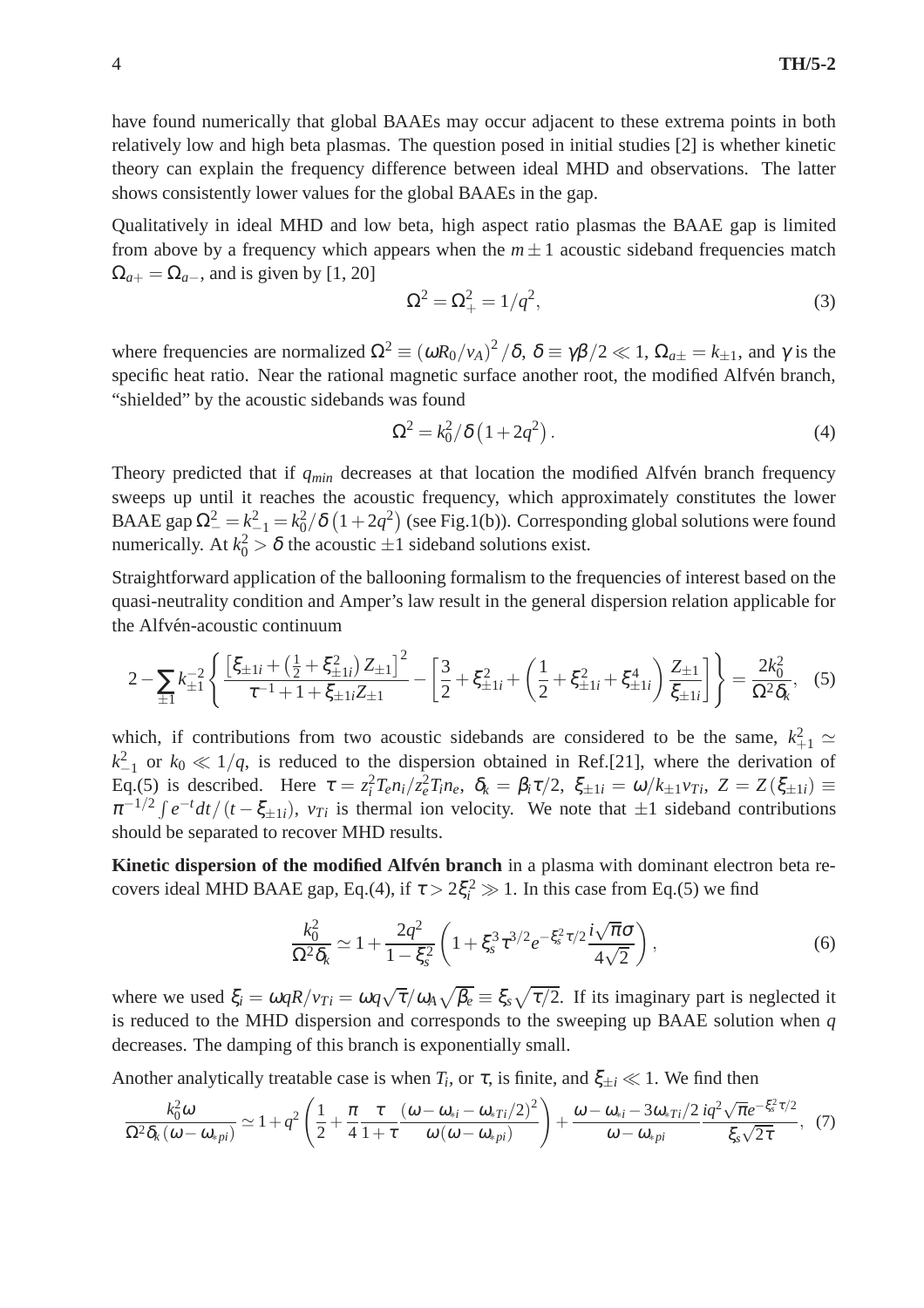where we also included drift frequencies based on results of Ref.[21],  $\omega_{*j} = nqv_{Ti}^2/2\omega_{ci}rL_j$ ,  $L_j$  is the gradient scale length computed for pressure, density, and temperature profiles for  $j = pi, i, Ti$ respectively. This solution is strongly ion Landau damped due to the acoustic branch, assuming thermal ion parallel velocity is not changed over the characteristic time of the interaction with the mode. This is true if the bounce frequency of thermal ions is smaller than the mode frequency, that is  $\sqrt{\beta_i \varepsilon}$  <  $Rk_{\parallel}$ , which can be satisfied for sufficiently small  $\varepsilon$  and plasma pressure. However, when temperature gradient is sufficiently large one can expect that BAAE instability is purely driven by thermal ions.

Eq.(5) also contains acoustic branches which correspond to a zero denominator of the second term in the curl brackets on the LHS. This branch is the same as in MHD, Eq.(3), for  $\tau \gg 1$ , but needs to be obtained numerically otherwise. Figure 4 shows the comparison of these limiting cases with MHD and with the general dispersion. The numerical evaluation of Eq.(5) shows that the damping rate of its branches increases rapidly when  $\tau < 2$ . Quantitatively in such a case the damping rate of the extremum points of the BAAE continuum is  $\gamma/\omega > \sim 25\%$ . The modified Alfvén branch damping becomes comparable to the frequency at smaller frequencies.



*FIG.* 4: *BAAE continuum solutions comparison with the MHD solution as indicated. All real frequencies are positive and their imaginary parts are negative. Frequencies are normalized to*  $\Omega_+ = \omega_A \sqrt{\tau \beta_i/2}/q$ *for kinetic solution. MHD frequencies are normalized to*  $\Omega_+ = \omega_A\sqrt{\gamma\beta/2}/q$ . On figure (a) two kinetic *branches are shown for*  $\tau = 15$ *, lower frequency, Eq.(7), and higher frequency, Eq.(6) solutions. Eq.(7) dispersion is also shown for*  $\tau = 2$ *. Figure (b) presents frequencies evaluated using general dispersion relation, Eq.(5). Results are shown for*  $n = 12$ *,*  $m = 21$  *and*  $\delta = \delta_k = 0.25\%$ *.* 

**In JET experiments** instabilities with basic BAAEs properties were observed [1] (shown in Fig. 5 [a]), where low frequency magnetic activity was observed with the characteristic frequency sweep up. However, the frequency of *n* = 4 gap BAAE was found to be ∼ 1.8 times higher than measured. In the original work it was assumed that the *q*-profile is monotonic and  $\tau = 1$ . A rather simple way to resolve this frequency mismatch was suggested in Ref.[2]. It was proposed that local low (and perhaps reversed) shear region with  $q_{min} = 1.5$  exists. In that case we evaluate  $\Omega_+ \simeq 21kHz$ , so that the inferred gap BAAE frequency ∼ 16*kHz* becomes sufficiently close to the Doppler shifted observed  $f = 14kHz$ . This conjecture is supported by the presence of only even toroidal mode numbers, which follows from the requirements that  $m = q_{min}n$  must be integer. Kinetic expressions in JET plasma conditions agree with ideal MHD because  $\delta_k = \beta_e/2 = \delta$ , since  $\beta \simeq \beta_e$ and  $\gamma \simeq 1$  for strongly ICRF heated plasma, when most of the energy of *H*-minority is transferred to electrons. It is also consistent with our kinetic model because as can be seen from Fig.5(a) modes are observed with very low frequency when theory predicts strong damping unless  $\tau \gg 1$ .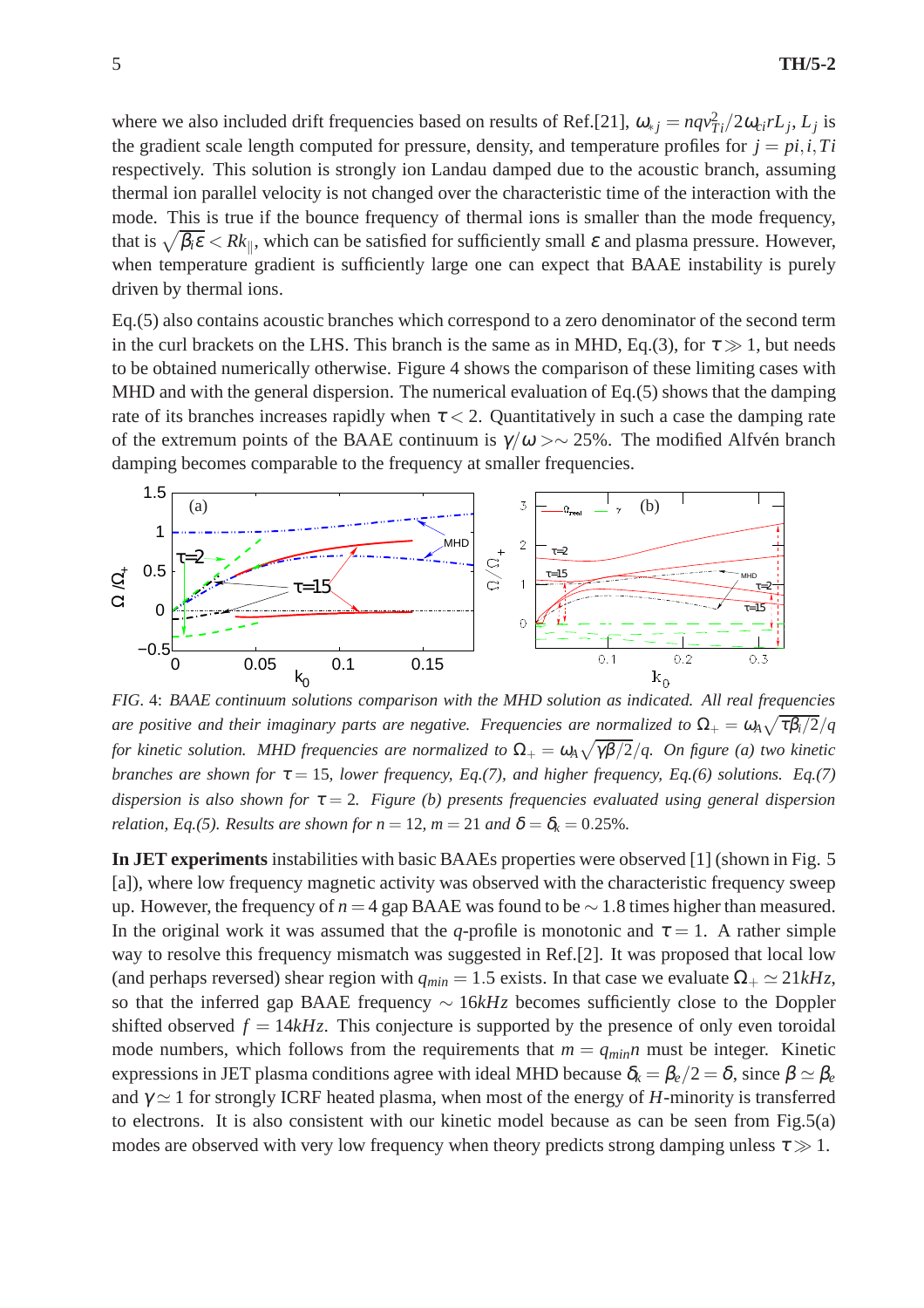

*FIG.* 5: *The magnetic signal frequency spectrum in JET (a) and NSTX (b). Different colors represent toroidal mode numbers according to the color chart on the right (figure [a]). Black dashed lines are tangential to the signal initial evolution at t* = 6.6*sec. In NSTX after RSAEs with slow evolving activity suppressed at t* = 0.18*s, the BAAE becomes unstable at t* = 0.26*s, such as n* = 2 *(red) and n* = 4 *(blue). BAAEs are also observed on the high-k scattering diagnostic shown in the insert (lower right).*

**Magnetic spectrum in NSTX** is shown in figure 5(b) at  $n = 2, 4$ . The BAAE frequency sweeps up from the level of plasma rotation ( $f_{rot} \simeq 15kHz$ ) at  $q_{min}$  surface to about 50kHz (for  $n = 2$ mode) in the lab frame. In that shot the following parameters were achieved (at  $t = 0.26s$ )  $R_0 =$ 0.855*m*,  $a = 0.66$ *m*,  $\beta_{pl0} \equiv 2\pi p(0)/B_0^2 = 0.34$ , vacuum magnetic field at the geometrical center  $B_0 = 0.44T$ , edge and central safety factor values are  $q_1 \approx 13.86$  and  $q_0 \approx 2.1$ . After an internal reconnection event (IRE) at  $t = 0.275s$  the BAAE frequency goes down to the level of plasma rotation frequency. This may indicate that the  $q_{min}$  value is changed back to its value at  $t = 0.262s$ . Another interesting observation is that like in JET plasma only even *n*-number BAAEs have been observed at *t* = 0.262−0.275*s*. Independent MSE measurements indicate that *qmin* indeed is close to 3/2. Detailed measurements of BAAE internal structure revealed the same radial localization, eigenfrequency (within measured accuracy) and their evolution as was predicted by ideal MHD theory. On the other hand, unlike JET observations, BAAEs in NSTX typically seem to stay near the modified Alfvén continuum frequency and do not enter the Alfvén-acoustic gap, which is predicted to be at ∼ 25*kHz* and is consistently above measured frequencies. In NSTX plasma  $\tau \sim 1$  so that BAAE instability is possible only if the drive is strong. This is possible because fast ion pressure is comparable with the pressure of thermal ions. We note that the observed BAAEs in NSTX can form avalanches during which several modes are excited simultaneously and result in strong beam ion redistribution and loss of a neutron signal by 13%, which approximately indicate beam ion loss [22].

**In dedicated experiments on DIII-D** BAAE oscillations were also observed. Detailed measurements of internal low frequency oscillations shown in Figure 6(a) with the BES diagnostics reveal very low frequency peaks below the characteristic RSAE frequency signal, which we identified as BAAEs.

Experiments were conducted with the ECH applied at 0.8*sec* after which a strong broadband oscillations are seen in Figure 6(a). At a later time  $T_e$  increases,  $\tau \sim 2$ , and narrow BAAE peaks are seen in both BES and ECE spectra. These modes have localized radial structure near *qmin*. At *t* = 1.6*sec* plasma is characterized by  $R_0 = 1.66m$ ,  $a = 0.64m$ ,  $\beta_{pl0} = 5\%$ ,  $B_0 = 2T$ ,  $q_1 \approx 6$ ,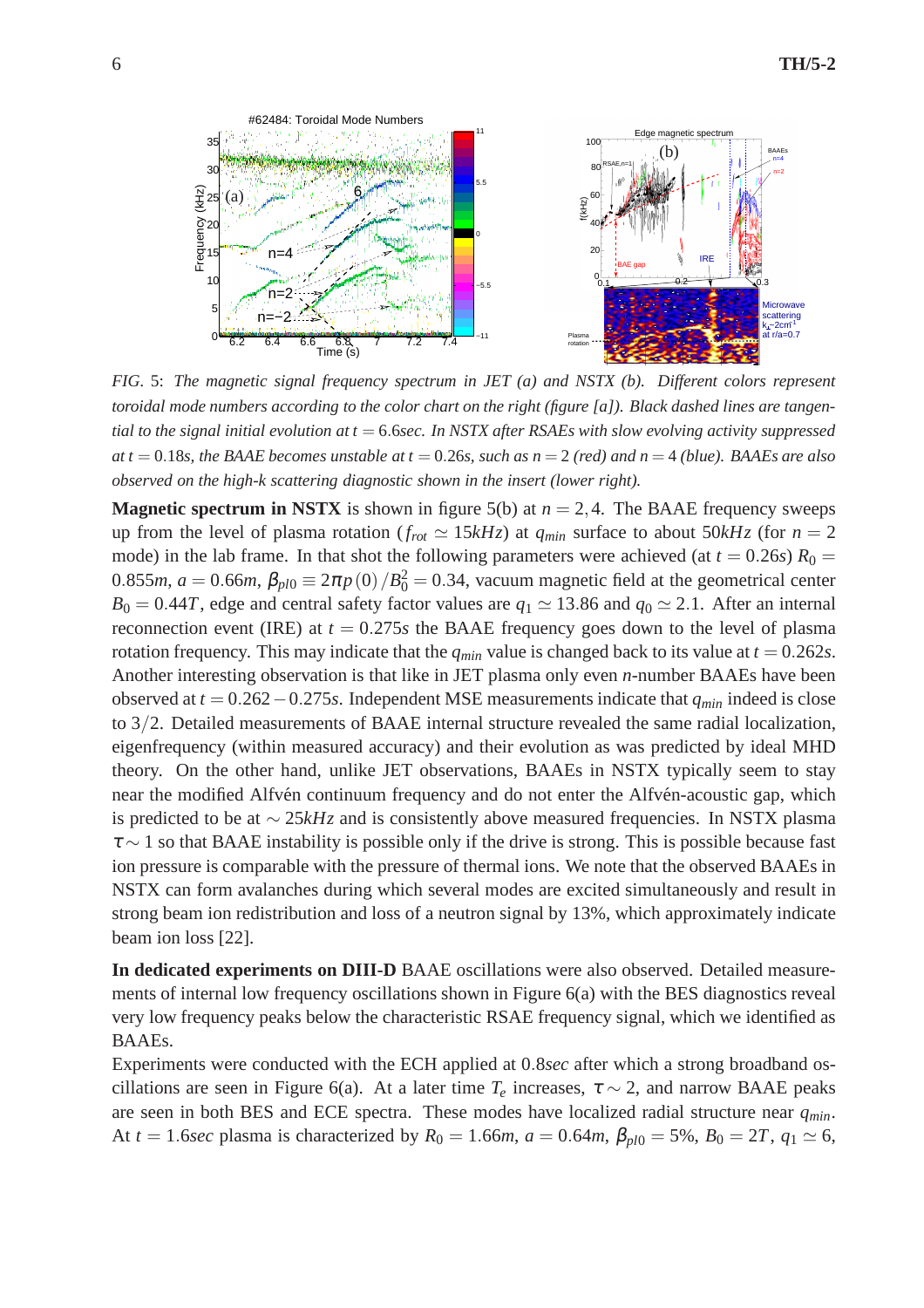

*FIG.* 6: *BES measured frequency spectrum (a) DIII-D shot* #132710 *and a zoom of a narrow region of several BES channels cross correlation shown in the insert. Figure (b) shows the results of NOVA simulations (points) of different n modes as indicated. Under each mode pointe shown as the black line is the lower continuum gap frequency from kinetic dispersion.*

 $q_{min} \simeq 1.25$ .

In order to identify the observed instabilities we have performed a search for eigenmodes using the NOVA code and have found gap solutions with the frequencies shown in Figure 6(b), which include the Doppler correction due to the plasma rotation 11.5*kHz* at *qmin*. NOVA finds solutions only as gap modes. During the sweeping up phase (modified Alfvén branch) all numerical solutions strongly interacted with the continuum and were discarded. Kinetic branch dispersion relation frequencies are also plotted, but for those values for which thermal ion Landau damping, Eq.7, satisfies  $\gamma/\omega$  < 0.25 and 0 <  $k_0$  < 0.25. Kinetic frequencies are plotted as sweeping up solutions transitioning to the gap frequency.

NOVA solutions turn out to be surprisingly close to the kinetic continuum gap frequency. They also show similar time duration to those observed (see insert on Fig. 6 [a]). The sequence of instabilities is also reproduced. However, in the experiments there were no discernible BAAE activity on edge magnetics so a toroidal mode number determination was not possible. Thus one can only check how consistent the predictions are with the data. In the modeling the BAAE gap frequency is on the order 30−40*kHz*. Additional analysis of BES poloidal wavevector measurements and the mode frequencies shows that the instability frequency will be the subject of future work but preliminary analysis shows that the instability frequency is in the range 0−30*kHz*.

Additionally, FIDA measurements of the beam ion profiles suggest that BAAEs increase fast ion transport on a level comparable to that due to RSAEs in DIII-D discharges [23].

**In summary** we demonstrated the effects of the acoustic branch on the low frequency Alfvénic oscillations in toroidal plasmas with the reversed safety factor. We have shown that due to large plasma beta in NSTX, characteristic frequency sweeping of RSAEs is suppressed. RSAEs are often stabilized by the finite pressure. New low frequency modes are studied and observed in JET, NSTX and DIII-D. They exist in the BAAE gap with the frequency below GAM. BAAEs induce losses of beam ions and forms avalanches in NSTX. Kinetic theory of BAAEs is formulated. It is shown that gap BAAEs are usually have smallest Landau damping in comparison with the sweeping up modes. If electron temperature exceeds thermal ion temperature BAAE dispersion